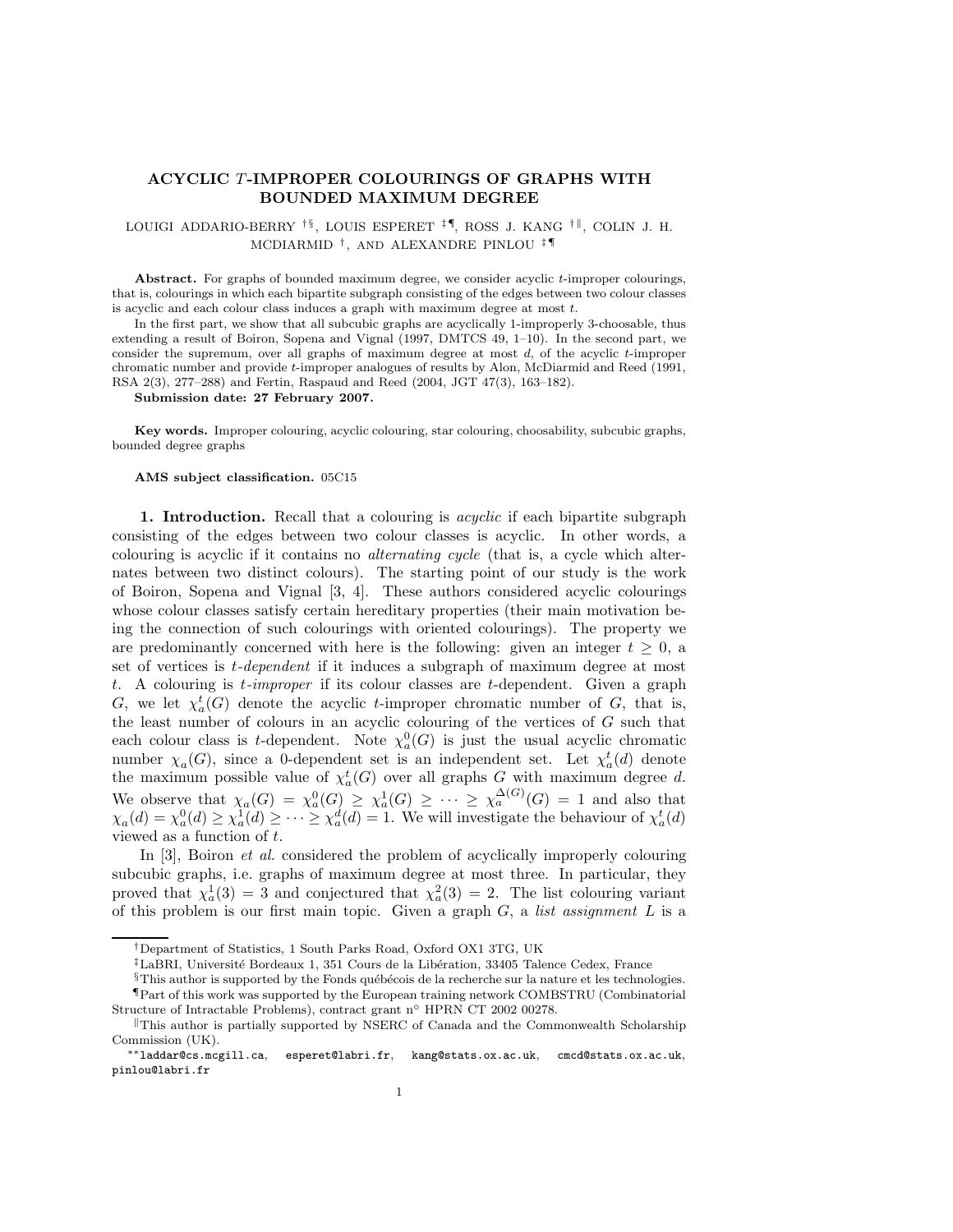mapping that assigns to every vertex v a list  $L(v)$  of colours. We say G is L-colourable if there exists a proper colouring such that each vertex  $v$  is assigned a colour chosen from  $L(v)$ . Given an integer  $\ell > 0$ , G is  $\ell$ -choosable if, for any list assignment L such that  $|L(v)| \geq \ell$  for each vertex v, the graph is L-colourable. The *choice number* ch(G) of G is the smallest  $\ell$  such that G is  $\ell$ -choosable. As well as being interesting in its own right, studying the choice number is rewarding because (a) for all graphs  $G, ch(G) \geq \chi(G)$ , so upper bounds on the choice number yield upper bounds on the chromatic number, and (b) inductive proofs often succeed in bounding  $ch(G)$  where similar approaches to bounding  $\chi(G)$  directly fail. The choice number has been wellstudied since it was introduced by Erdős, Rubin and Taylor [6]. In parallel with the definition of  $\chi_a^t(G)$  and  $\chi_a^t(d)$ , we define  $ch_a^t(G)$  and  $ch_a^t(d)$  in the natural way. Note that, for any graph G and any integers  $t, d$  with  $0 \leq t < d$ ,  $ch_a^t(G) \geq ch_a^{t+1}(G)$ ,  $ch_a^t(d) \ge ch_a^{t+1}(d), ch_a^t(G) \ge \chi_a^t(G)$  and  $ch_a^t(d) \ge \chi_a^t(d)$  for any  $t \ge 0$ .

Consider the complete bipartite graph  $G = K_{d,d}$ . Suppose each vertex from one stable set is assigned the list  $\{1, 2, \ldots, d-1\}$  and each vertex from the other stable set is assigned the list  $\{d, d + 1, \ldots, 2d - 2\}$ . Then, in any colouring of G using colours from these lists, some colour must be repeated in each stable set, so there is an alternating cycle. It follows that  $ch_a^d(d) \ge ch_a^d(K_{d,d}) \ge d$  and, in particular, that  $ch_a^1(3) \geq ch_a^2(3) \geq ch_a^3(3) \geq 3$ , so no list colouring analogue of the above-mentioned conjecture of Boiron *et al.* that  $\chi^2_a(3) = 2$  can hold. On the other hand, as our first main result, we prove the following strengthening of their upper bound:

Theorem 1. Every subcubic graph is acyclically 1-improperly 3-choosable.

In other words,  $ch_a^1(3) \leq 3$ . We note that Montassier, Ochem and Raspaud [12] showed  $\text{ch}_a(3) = 4$  and  $\text{ch}_a(4) = 5$ .

Our second main topic is to look at bounds on  $\chi_a^t(d)$  for large values of d and t. For some intuition, note that  $\chi_a^t(d) \leq \chi_a(d) \leq d^2 + 1$ : we can greedily colour each vertex  $v$  by picking a colour different from those already assigned at distance two from  $v$ , thus guaranteeing that no alternating cycles shall arise. In 1976 (cf. [1]), Erdős conjectured that it would be possible to do asymptotically better, that  $\chi_a(d) = o(d^2)$ . Fifteen years later, Alon, McDiarmid and Reed [2] proved this conjecture by showing that  $\chi_a(d) \leq c d^{4/3}$ , for some fixed constant  $c \leq 50$ , using the Lovász Local Lemma; hence,  $\chi_a^t(d) = O(d^{4/3})$ . They also showed that  $\chi_a(d) = \Omega(d^{4/3}/(\ln d)^{1/3})$  using probabilistic methods.

We begin by considering lower bounds on  $\chi_a^t(d)$ . Observe that, for any graph G,  $\chi_a^t(G) \geq \frac{\chi_a(G)}{ct^{4/3}}$ : given an acyclic t-improper colouring, we can acyclically colour each colour class with at most  $ct^{4/3}$  new colours to obtain an acyclic colouring of the entire graph. Hence,  $\chi_a^t(d) = \Omega\left((d/t)^{4/3}/(\ln d)^{1/3}\right)$ . Our second main result is to show that this basic lower bound on  $\chi_a^t(d)$  can be much improved upon asymptotically, as long as  $d - t \geq 10\sqrt{d \ln d}$ . More fully,

THEOREM 2. If  $t \leq d - 10\sqrt{d \ln d}$ , then  $\chi_a^t(d) = \Omega((d - t)^{4/3}/(\ln d)^{1/3})$ .

In particular, if  $t = (1 - \varepsilon)d$  for any fixed constant  $\varepsilon$ ,  $0 < \varepsilon \le 1$ , then we obtain the same asymptotic lower bound as Alon et al. Comparing this lower bound with the upper bound  $\chi_a^t(d) = O(d^{4/3})$ , we see the surprising fact that even allowing  $t = \Omega(d)$ does not greatly reduce the number of colours needed for improper acyclic colourings of graphs with large maximum degree.

Lastly, we consider bounds on  $\chi_a^t(d)$  when  $d-t = O(d^{1/2})$ . At some point,  $\chi_a^t(d)$ must drop significantly as t increases, because  $\chi_a^d(d) = 1$ . Although we are unable to pin down the behaviour of  $\chi_a^t(d)$  viewed as a function of t, we can improve upon the upper bound of Alon *et al.* when  $t$  is very close to  $d$ . More precisely, our third main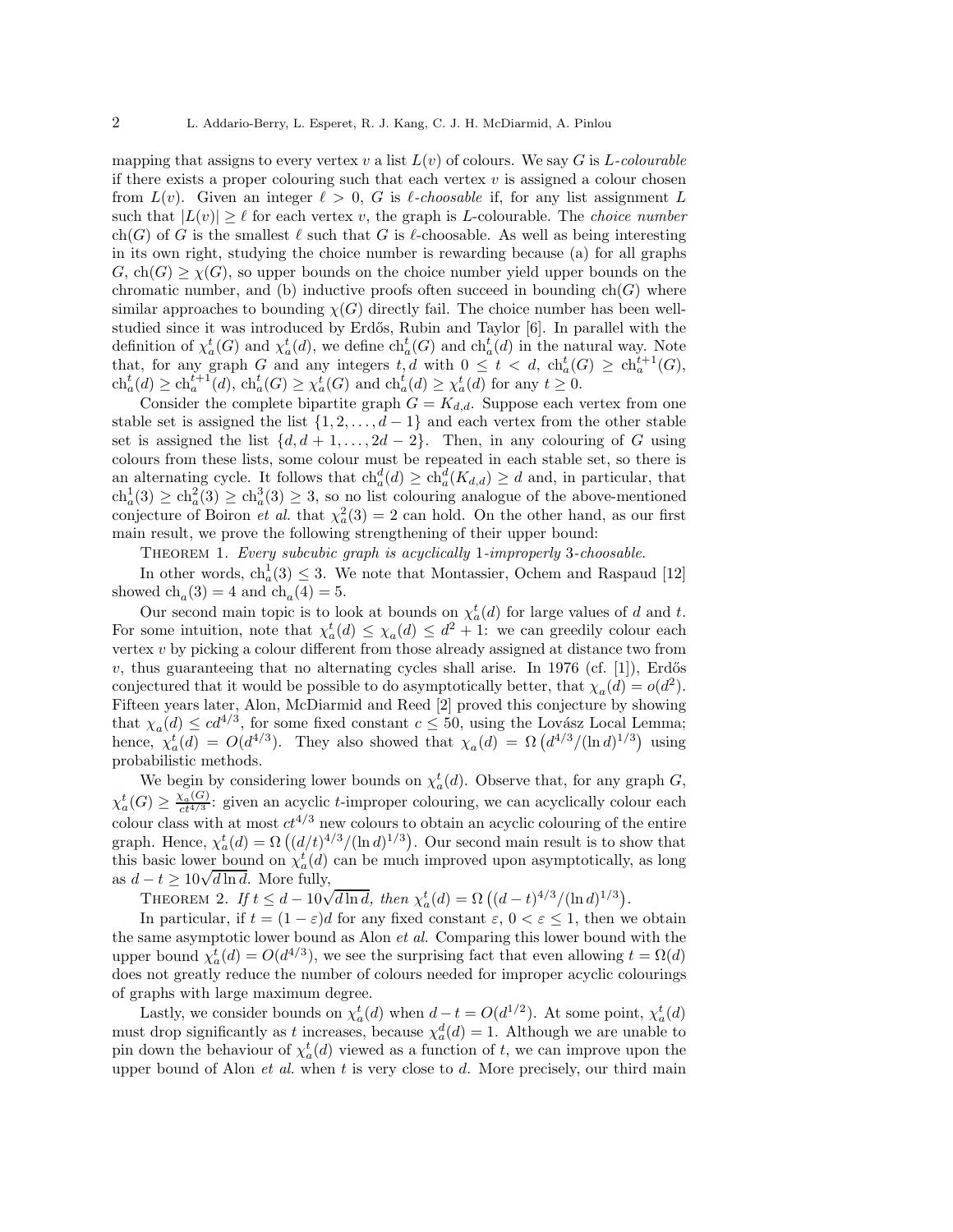result is the following:

THEOREM 3.  $\chi_a^t(d) = O(d \ln d + (d-t)d)$ .

As for lower bounds in the regime  $d - t = O(d^{1/2})$ , first note that Boiron *et* al. showed  $\chi_a^{d-2}(d) \geq 3$ ; we can straightforwardly generalise this result by showing that  $\chi_a^t(d) \geq d - t + 1$ . This is done as follows: if  $K_{d+1}$  is the complete graph on  $d+1$  vertices, then  $\chi_a^t(K_{d+1}) \geq d-t+1$ , since, in any acyclic t-improper colouring of  $K_{d+1}$ , at most one colour class has more than one vertex and no colour class has more than  $t+1$  vertices. We can, however, improve upon this further and, in the final section, we exhibit a set of examples showing the following lower bound.

THEOREM 4.  $\chi_a^{d-1}(d) = \Omega(d^{2/3})$ .

We would like to reduce the gaps between the lower and upper bounds on  $\chi_a^t(d)$ . For  $t = d - 1$ , the problem is particularly tantalising, and, in this case, the lower bound of Theorem 4 and the upper bound of Theorem 3 differ by a factor of  $d^{1/3} \ln d$ . For this choice of t, the problem also includes the conjecture of Boiron *et al.* that every subcubic graph is acyclically 2-improperly 2-colourable.

In the rest of the paper, we use the following notation. The degree of a given vertex v is denoted by  $d(v)$ . A k-vertex (resp. a  $\leq k$ -vertex) is a vertex of degree k (resp. degree at most k). We denote by  $N(v)$  the set of the neighbours of v. A k-cycle (resp. a  $\geq k-cycle$ ) is a cycle containing k vertices (resp. at least k vertices). For a graph G and a vertex  $v \in V(G)$ , we denote by  $G \setminus \{v\}$  the graph obtained from G by removing v and its incident edges; for an edge uv of  $E(G)$ ,  $G \setminus \{uv\}$  denotes the graph obtained from  $G$  by removing the edge  $uv$ . These notions are extended to sets of vertices and edges in an obvious way. Let  $G$  be a graph and  $f$  be a colouring of  $G$ . For a given vertex v of G, we denote by  $\text{im}_f(v)$ , or simply  $\text{im}(v)$  when the colouring is clear from the context, the number of neighbours of  $v$  having the same colour as  $v$  and call this quantity the *impropriety* of the vertex  $v$ . In all the figures depicting configurations, we use the following drawing convention: a vertex whose neighbours are totally specified is white, whereas a vertex whose neighbours are partially specified is black. For notation not defined here, we refer the reader to [13].

**2.** Upper bound for  $\mathrm{ch}_a^1(3)$ . In this section, we prove Theorem 1, i.e. we show that  $ch_a^1(3) \leq 3$ . Our approach is to consider a minimal counterexample H to the theorem, i.e. H has maximum degree three and list assignment L such that  $|L(v)| \geq 3$ for any  $v \in V(H)$ , H is not acyclically 1-improperly L-colourable and, subject to these conditions, H is minimal with respect to  $|V(H)|$ . We first show in Subsection 2.1 that H is a 2-connected cubic graph. Then, in Subsection 2.2, we provide an inductive approach to give an acyclic 1-improper  $L$ -colouring of  $H$ . This contradiction gives us the theorem. We remark that this proof technique was also used in [8].

**2.1.**  $H$  is a 2-connected cubic graph. The aim here is Lemma 6 below, by using the following lemma.

LEMMA 5. Let  $G$  be a connected subcubic graph with list assignment  $L$  such that each list size is at least three.

(a) Suppose that  $v \in V(G)$  is a <sup>≤</sup>2-vertex and that  $G \setminus \{v\}$  has an acyclic 1improper L-colouring  $f$ . Then there is an acyclic 1-improper L-colouring  $f'$  of  $G$ such that every vertex v' at distance at least three from v satisfies  $f'(v') = f(v')$ .

(b) Suppose that  $uv \in E(G)$  is a cut-edge and that  $G \setminus \{uv\}$  has an acyclic 1-improper L-colouring f. Then there is an acyclic 1-improper L-colouring f ′ of G.

Before proving Lemma 5, let us use it to prove the following.

LEMMA 6. Suppose  $H$ , together with list assignment  $L$ , is a minimal counterexample to Theorem 1. Then H is a 2-connected cubic graph.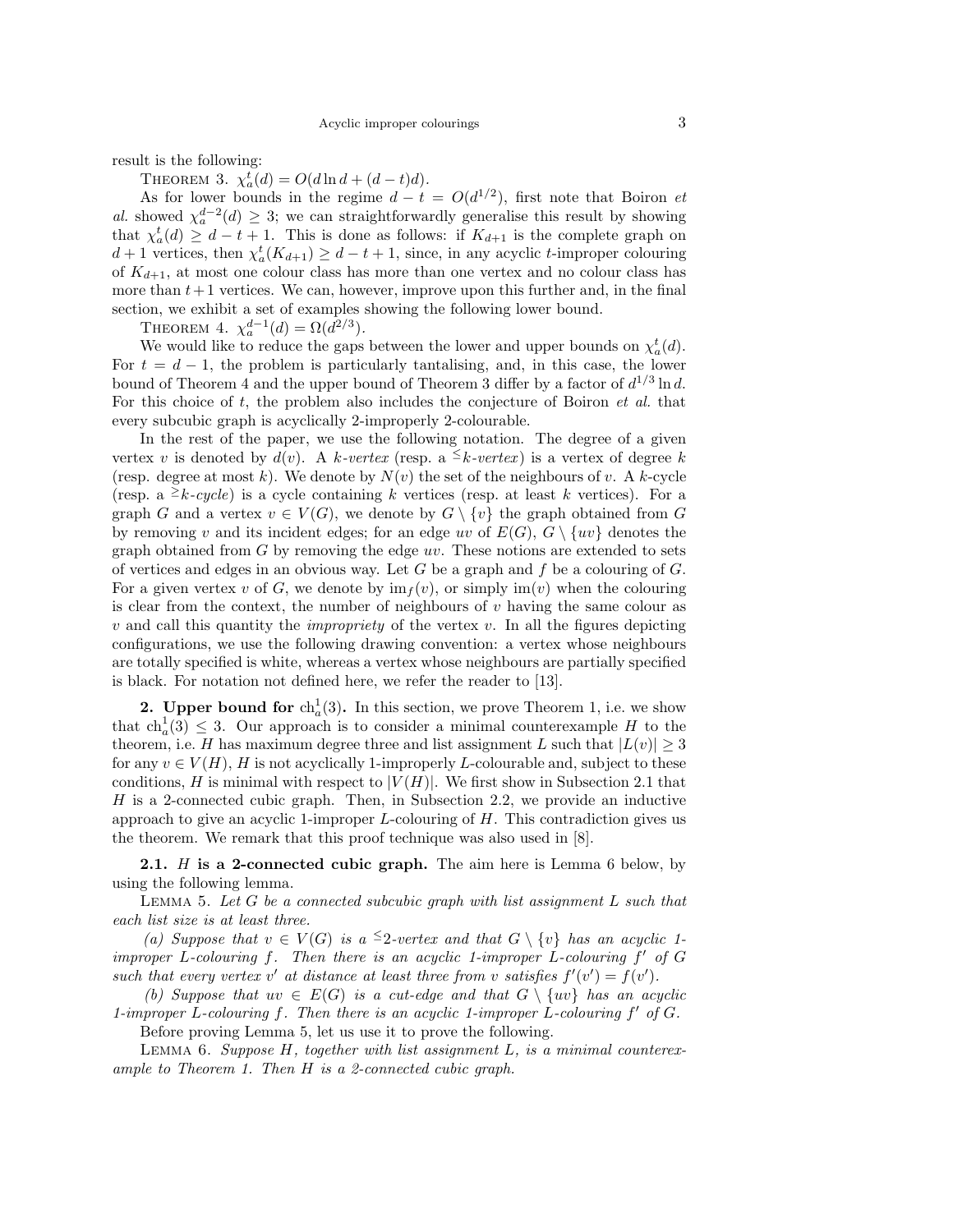*Proof.* H is clearly connected; suppose  $H$  has a cut-vertex  $u$ . Since  $H$  is subcubic, there is a cut-edge uv. Let  $H_1$  and  $H_2$  be the connected components of  $H \setminus \{uv\}$ . By minimality of H, there is an acyclic 1-improper L-colouring  $f_1$  (resp.  $f_2$ ) of  $H_1$ (resp.  $H_2$ ). Now,  $f = f_1 \cup f_2$  is an acyclic 1-improper L-colouring of  $H \setminus \{uv\}$  and thus, by Lemma  $5(b)$ , there is an acyclic 1-improper L-colouring of  $H$ , contradicting that  $H$  is a counterexample.

The fact that H is cubic follows from Lemma 5(a).  $\Box$ 

*Proof of Lemma 5(a).* If  $d(v) = 1$ , then f can be extended to G by selecting any colour  $f'(v) \in L(v)$  for v that is different from its neighbour's. So we may suppose that v has exactly two neighbours u and w. If  $f(u) \neq f(w)$ , then we can just choose a colour  $f'(v)$  from  $L(v) \setminus \{f(u), f(w)\}$ ; thus, from now on we assume  $f(u) = f(w) = a$ .

Let S be the set of colours appearing on vertices of  $\{u\} \cup N(u) \setminus \{v\}$ . If  $|S| < 2$ , then we may choose  $f'(v)$  from  $L(v) \setminus S$ ; this prevents a new alternating cycle and does not increase the impropriety of u or w. We may thus assume that  $|S| = 3$ , so u has two neighbours  $u_1, u_2$  aside from v, and  $u_1 \neq w \neq u_2$ . Symmetrically, we may assume that w has neighbours  $w_1$  and  $w_2$  aside from v, and  $w_1 \neq u \neq w_2$ . This is depicted in Figure 2.1.

Note that possibly  $u_1 \in \{w_1, w_2\}$  or  $u_2 \in \{w_1, w_2\}$ , but this does not affect our arguments. If there is no colour from  $L(v)$  that would extend f to G, then w.l.o.g. the following holds:  $L(v) = \{a, b, c\}$  and assigning b (resp. c) to v would create an alternating cycle through  $u_1uvwu_1$  (resp.  $u_2uvwu_2$ ); in particular,  $f(u_1) =$  $f(w_1) = b$ ,  $f(w_2) = f(w_2) = c$ , and the colour a appears at least twice in  $N(u_1)$ ,  $N(u_2)$ ,  $N(w_1)$ , and  $N(w_2)$ .



FIG. 2.1. A worst configuration for Lemma  $5(a)$ 

Assume  $u$  cannot be recoloured to obtain an acyclic 1-improper  $L$ -colouring  $f'$ of  $G \setminus \{v\}$  with  $f'(u) \neq f'(w)$ ; otherwise, this could be easily extended to a valid colouring of G. Then we have that  $L(u) = \{a, b, c\}$  and  $\text{im}(u_1) = \text{im}(u_2) = 1$ . By recolouring  $u_1$  with a colour chosen from  $L(u_1) \setminus \{a, b\}$  we obtain a colouring with  $\text{im}(u_1) = 0$ . Since we possibly created an alternating cycle containing u, we also recolour u with the colour b. This new partial colouring  $f'$  of  $G \setminus \{v\}$  is acyclic and 1-improper with  $f'(u) \neq f'(w)$  and so is easily extended to G. Since we recoloured only vertices at distance at most two from  $v$ , we are done.  $\Box$ 

*Proof of Lemma 5(b)*. Let  $G_1$  and  $G_2$  be the two connected components of  $G \setminus \{uv\}$  with  $u \in G_1$  and  $v \in G_2$ . If we have  $f(u) \neq f(v)$ , or if we have  $f(u) = f(v)$ with  $\text{im}(u) = 0$  in  $G_1$  and  $\text{im}(v) = 0$  in  $G_2$ , then f is also an acyclic 1-improper Lcolouring of G. So suppose  $f(u) = f(v) = a$  with  $\text{im}(u) = 1$  in  $G_1$ . Let  $u_1, u_2$  be the two neighbours of u in  $G_1$  and assume  $f(u_1) = f(u) = a$ . Clearly,  $f(u_2) \neq a$  and we can recolour u with a colour from  $L(u) \setminus \{a, f(u_2)\}\$  without creating any alternating cycle in  $G_1$ . The resulting acyclic 1-improper L-colouring  $f'$  of  $G \setminus \{uv\}$  is a valid L-colouring of G, since  $f'(u) \neq f'(v)$ .  $\Box$ 

**2.2.** Inductive colouring of  $H$ . Here, we will complete the proof of the theorem by using the following lemma.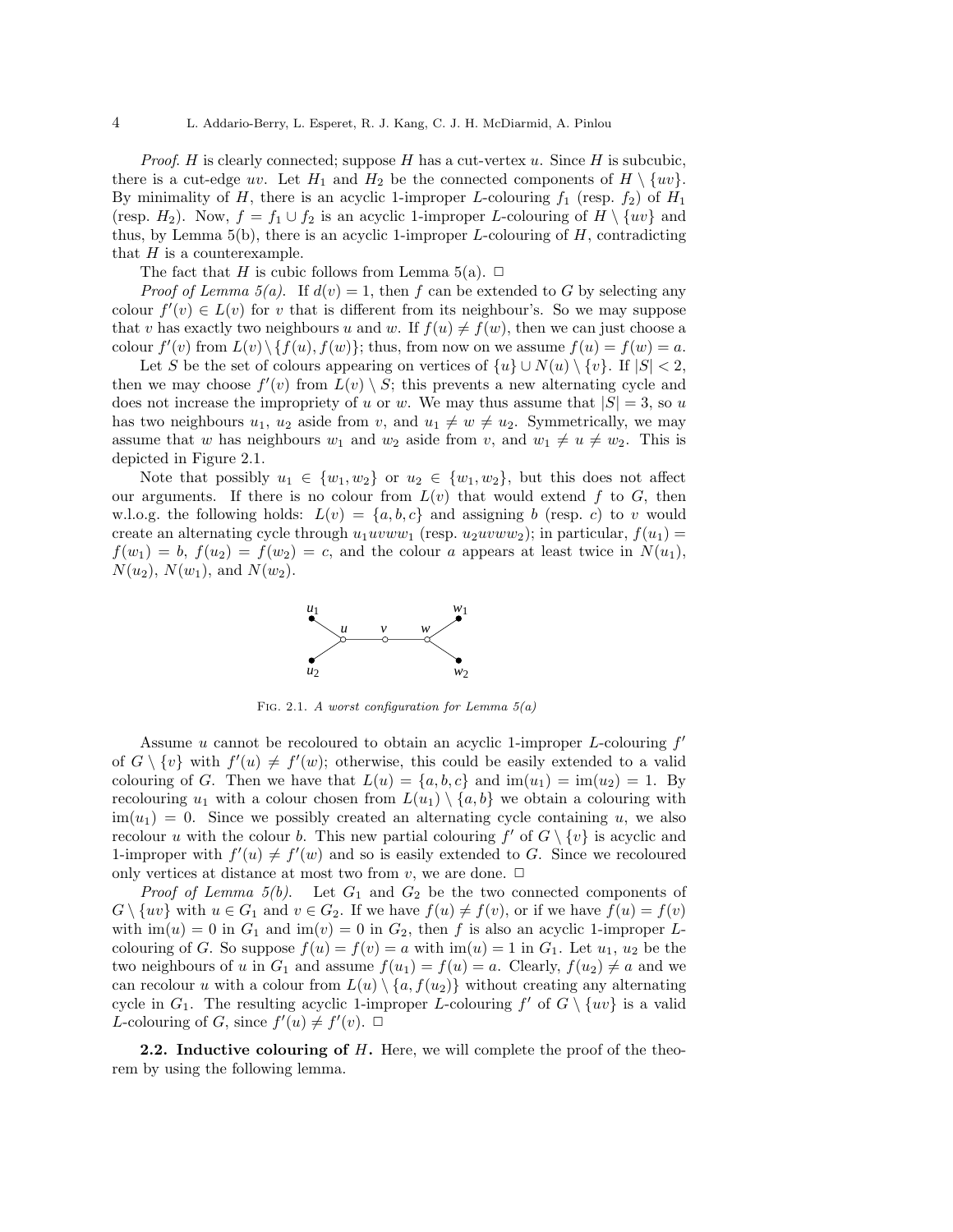LEMMA 7. Let  $G$  be a 2-connected cubic graph with list assignment  $L$  such that each list size is at least three. Suppose  $G$  contains two adjacent vertices  $u^*$  and  $v^*$ such that  $L(u^*) \neq L(v^*)$ .

(a) There exists a vertex order  $x_1, x_2, \ldots, x_n$  for G such that  $x_1 = u^*$ ,  $x_n = v^*$ and for every  $1 \leq i < n$ , the vertex  $x_i$  is adjacent to some vertex  $x_j$  with  $j > i$ . Let  $G_i = G \setminus \{x_{i+1}, \ldots, x_n\}$  for  $1 \leq i \leq n$ .

(b) If  $2 \le i \le n-1$  and  $f_{i-1}$  is an acyclic 1-improper L-colouring of  $G_{i-1}$ , then there is an acyclic 1-improper L-colouring  $f_i$  of  $G_i$  such that  $f_i(x_1) = f_{i-1}(x_1)$ .

(c) If  $f_{n-1}$  is an acyclic 1-improper L-colouring of  $G_{n-1}$  such that  $f_{n-1}(x_1) \notin$  $L(x_n)$ , then there is an acyclic 1-improper L-colouring f of G.

Before we prove the lemma, we first show how it is used to prove the theorem.

*Proof of Theorem 1.* Let  $H$ , together with list assignment  $L$ , be a minimal counterexample to the theorem. By Lemma 6, H is 2-connected and cubic. Recall that every subcubic graph is acyclically 1-improperly 3-colourable [3]. We can therefore assume that H contains two adjacent vertices  $u^*$  and  $v^*$  such that  $L(u^*) \neq L(v^*)$ .

Therefore, Lemma 7 applies and we inductively colour  $H$  as follows. At Step 1, set  $f_1(x_1) = c$  for some  $c \in L(x_1) \setminus L(x_n)$ . Then, at each Step  $i, 2 \leq i \leq n-1$ , extend the colouring without changing the colour of  $x_1$ , by Lemma 7(b). At Step n, use Lemma 7(c). The resulting L-colouring f of H is acyclic and 1-improper, a contradiction.  $\Box$ 

*Proof of Lemma*  $\gamma(a)$ *.* Such an ordering is used in a standard proof of Brooks' Theorem; the proof can be found in a standard reference, e.g. [13].  $\Box$ 

*Proof of Lemma 7(b).* All vertices of  $G_i$  except  $x_i$  are coloured by  $f_{i-1}$ . Notice that  $x_i$  is a <sup> $\leq$ </sup>2-vertex in  $G_i$  by definition of the order  $x_1, \ldots, x_n$ . The vertex  $x_1$  is also a <sup> $\leq$ </sup>2-vertex in  $G_i$  since it is adjacent to  $x_n$  in G. If  $x_1$  and  $x_i$  are distance at least three apart, then Lemma 5(a) applies with  $v = x_i$  and we are done. Furthermore, by closely examining the arguments in Lemma  $5(a)$ , we see that the only case in which we might recolour any vertex (as opposed to an extension of  $f_{i-1}$  to  $v = x_i$ ) is when the neighbours of  $v$  are as in Figure 2.1, i.e. they both have degree 3 and are not adjacent. Since  $x_i$  has degree 2, we may thus assume that  $x_1$  and  $x_i$  are not adjacent. By symmetry, we need only consider the case that  $x_1 = u_1$  (see Figure 2.2(a)). As before, we can assume the following:  $L(v) = \{a, b, c\}, f_{i-1}(u) = f_{i-1}(w) = a$ ,  $f_{i-1}(u_1) = f_{i-1}(w_1) = b$ ,  $f_{i-1}(u_2) = f_{i-1}(w_2) = c$ , and the colour a appears at least twice in  $N(u_1)$ ,  $N(u_2)$ ,  $N(w_1)$ , and  $N(w_2)$ . Since  $x_1$  is a 2-vertex, it follows that  $\text{im}(x_1) = 0$ , and we can recolour u with a colour from  $L(u) \setminus \{a, c\}$ . We then obtain an acyclic 1-improper colouring  $f_i$  which can be easily extended to G since  $f_i(u) \neq f_i(w)$ .  $\Box$ 

*Proof of Lemma 7(c)*. Let y and z be the neighbours of  $x_n$  distinct from  $x_1$  and let  $y_1$  and  $y_2$  (resp.  $z_1$  and  $z_2$ ) be the neighbours of y (resp. z) distinct from  $x_n$  (see Figure 2.2(b)). Let  $a = f_{n-1}(x_1)$ . We consider some cases depending on the colours appearing in the neighbourhood of  $x_n$ .

1. If y, z,  $x_1$  have pairwise distinct colours, then  $f_{n-1}$  easily extends to G since  $a \notin L(x_n)$ .

2. Now suppose that exactly one colour distinct from  $a$ , say  $b$ , appears in the neighbourhood of  $x_n$ . We consider two cases depending on the colours of y and z.

(a) Suppose that  $f_{n-1}(y) = f_{n-1}(z) = b$ . If we can choose a colour in  $L(x_n)$ for  $x_n$  without creating an alternating cycle or having  $\text{im}(v) > 1$  for some v, then we are done. Otherwise, we may assume w.l.o.g. that  $L(x_n) = \{b, c, d\}$  with  $f_{n-1}(y_1) =$  $f_{n-1}(z_1) = c$ ,  $f_{n-1}(y_2) = f_{n-1}(z_2) = d$ , and the colour b appears at least twice in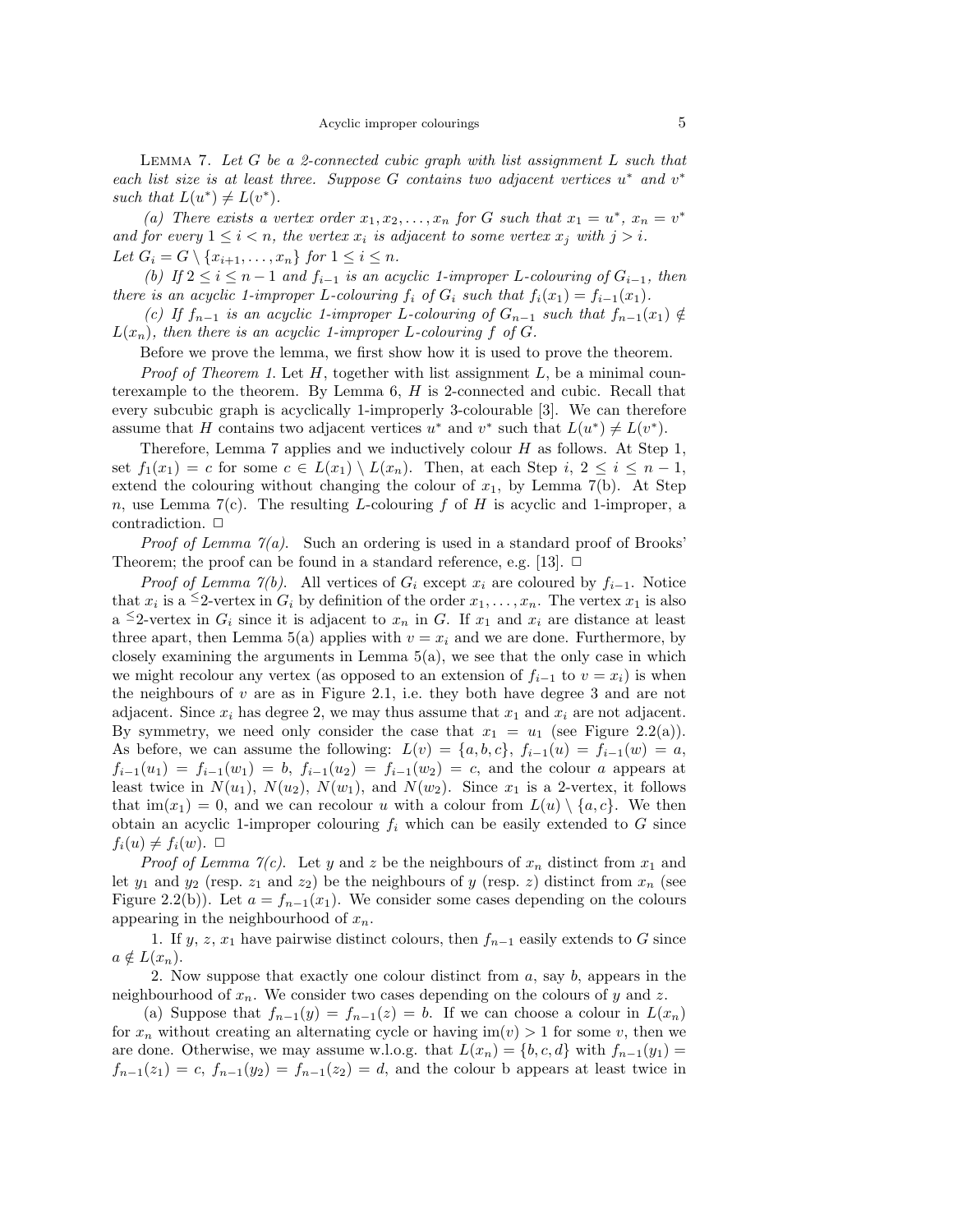

Fig. 2.2. Configurations for Lemma 7

 $N(y_1)$ ,  $N(y_2)$ ,  $N(z_1)$ , and  $N(z_2)$ . We first try to recolour y with a suitable colour distinct from b. (This would not create an alternating cycle since  $f_{n-1}(y_1) \neq f_{n-1}(y_2)$ .) If this colouring succeeds, then we assign  $x_n$  the colour b. Otherwise,  $L(y) = \{b, c, d\}$ and  $\text{im}(y_1) = \text{im}(y_2) = 1$ . In this case, we recolour  $y_1$  with a colour from  $L(y_1) \setminus \{b, c\}$ and recolour y with the colour c. As the neighbours of  $y_2$  all now have distinct colours, there is no alternating cycle through  $y_2$  nor through  $y_1$ , and so we have not created an alternating cycle. Furthermore,  $y, z, x_1$  have three distinct colours and we are back in Case 1.

(b) Now suppose that  $f_{n-1}(y) = a$  and  $f_{n-1}(z) = b$ . If we can choose a colour for  $x_n$  without creating an alternating cycle or having  $\text{im}(v) > 1$  for some v, then we are done. Otherwise, we may assume w.l.o.g. that  $L(x_n) = \{b, c, d\}$  with  $\text{im}(z) = 1$ ,  $f_{n-1}(y_1) = c$ ,  $f_{n-1}(y_2) = d$ , and the colour a appears at least twice in  $N(y_1)$  and  $N(y_2)$ . We first try to recolour y with a colour distinct from a. If this is possible, we are in the situation of Case 1 or of Case 2(a). Otherwise,  $L(y) = \{a, c, d\}$  and  $\lim(y_1) = \lim(y_2) = 1$ , so we recolour  $y_1$  with a colour from  $L(y_1) \setminus \{a, c\}$  and recolour  $y$  with the colour  $c$ ; we are back in Case 1.

3. Finally, suppose that  $f_{n-1}(y) = f_{n-1}(z) = f_{n-1}(x_1) = a$ . Let  $L(x_n) =$  ${b, c, d}$  (and recall that  $a \notin L(x_n)$ ). If no colour from  $L(x_n)$  can be used to colour  $x_n$ , then each colour could create an alternating cycle containing  $x_n$ . We may assume w.l.o.g. that  $f_{n-1}(y_1) = b$ ,  $f_{n-1}(y_2) = c$  and the colour a appears at least twice in  $N(y_1)$  and  $N(y_2)$ . As usual, we first try to recolour y with a colour distinct from a. If successful, then we return to one of the previous cases. Otherwise,  $L(y) = \{a, b, c\}$ and  $\text{im}(y_1) = \text{im}(y_2) = 1$ , so we recolour  $y_1$  with a colour in  $L(y_1) \setminus \{a, b\}$  and recolour y with the colour b; we then return to Case 2.  $\Box$ 

The analysis above can be easily adapted to give an algorithm to acyclically 1 improperly list colour any subcubic graph from lists of size at least three in time  $O(|V(G)|^2)$ . Indeed, our arguments, those of Boiron *et al.*, and a well-known linear algorithm for finding cut-vertices may be straightforwardly combined to yield a lineartime algorithm, but we decline to give the details here.

**3.** A probabilistic lower bound for  $\chi_a^t(d)$ . In this section, we prove Proposition 10 below, a more explicit version of Theorem 2. Our argument mirrors that of Alon *et al.* but uses upper bounds on the *t*-dependence number  $\alpha^t$ , the size of a largest t-dependent set, in the random graph  $G_{n,p}$ . For more precise upper bounds on  $\alpha^t(G_{n,p}),$  consult [10].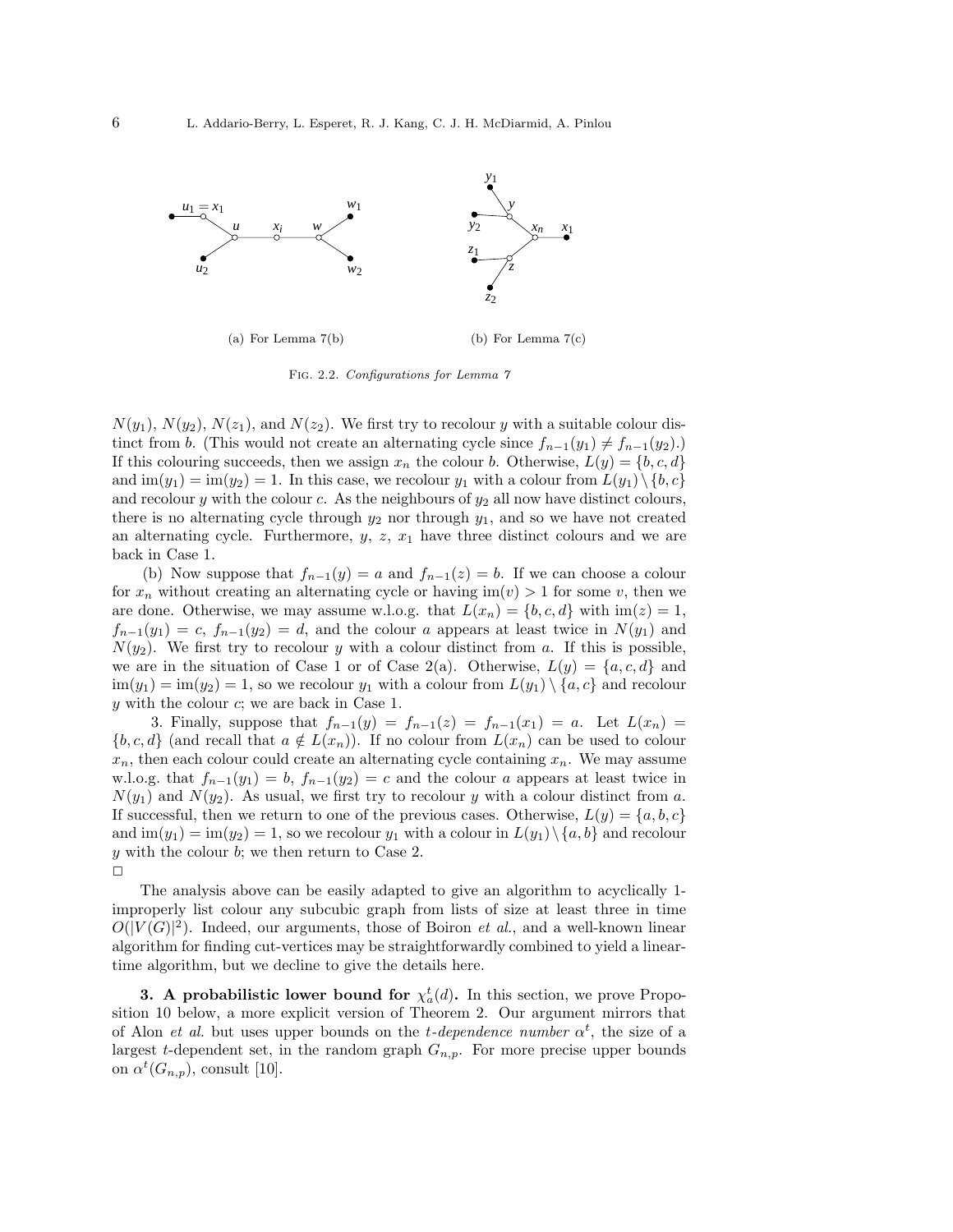LEMMA 8. Fix an integer  $n \geq 1$  and  $p \in \mathbb{R}$  with  $4(\ln n/n)^{1/4} \leq p \leq 1$ . Let  $m = \lfloor n - 128 \ln n/p^4 \rfloor$ . Then asymptotically almost surely and uniformly over p in the above range, any colouring of  $G_{n,p}$  with  $k \leq (n-m)/4$  colours and in which each colour class contains at most m vertices contains an alternating 4-cycle.

*Proof.* As there are at most  $k^n \n\t\leq n^n$  possible k-colourings of  $G_{n,p}$ , to prove the lemma it suffices to show that for any fixed k-colouring of the vertices of  $G_{n,p}$ (which we denote  $\{v_1, \ldots, v_n\}$ ) with colour classes  $C_1, \ldots, C_k$  in which  $|C_i| \leq m$  for all  $1 \leq i \leq k$ , the probability that  $G_{n,p}$  does not contain an alternating 4-cycle is  $o(n^{-n}).$ 

Fix a colouring as above, and let q be minimal such that  $|C_1 \cup ... \cup C_q| \ge (n-m)/2$ . Let  $A = C_1 \cup ... \cup C_q$  and let  $B = C_{q+1} \cup ... \cup C_k$ . As no colour class has size greater than m,  $|A| \le (n+m)/2$  and so  $|B| \ge (n-m)/2$ . By symmetry, we may also assume that  $|A| \geq n/2$ .

Next, let  $P = \{\{x_1, x'_1\}, \ldots, \{x_r, x'_r\}\}\$ be a maximal collection of pairs of elements of A such that for  $1 \leq i \leq r$ ,  $x_i$  and  $x'_i$  have the same colour, and for  $1 \leq i < j \leq r$ ,  ${x_i, x'_i}$  and  ${x_j, x'_j}$  are disjoint. As we may place all but perhaps one vertex from each colour class  $C_i$  in some such pair (with one vertex left over precisely if  $|C_i|$  is odd), it follows that

$$
r \ge \frac{1}{2} (|A| - q) \ge \frac{1}{2} (\frac{n}{2} - k) \ge \frac{n}{8}.
$$

Similarly, let  $Q = \{\{y_1, y'_1\}, \ldots, \{y_s, y'_s\}\}\$ be a maximal collection of pairs of elements of B satisfying identical conditions; by an identical argument to that above, it follows that  $s \geq (n-m)/8$ .

Let E be the event that for all  $1 \leq i \leq r, \ 1 \leq j \leq s, \ \{x_i, y_j, x'_i, y'_j\}$  is not an alternating 4-cycle, and let E' be the event that  $G_{n,p}$  contains no alternating 4-cycle; clearly  $E' \subseteq E$ . For fixed  $1 \leq i \leq r$  and  $1 \leq j \leq s$ , the probability that  $\{x_i, y_j, x'_i, y'_j\}$ is not an alternating 4-cycle is  $(1 - p<sup>4</sup>)$  and this event is independent from all other such events. As  $(n - m) \ge 128 \ln n/p^4$  it follows that

$$
\begin{aligned} \mathbf{Pr}\left(E'\right) &\leq \mathbf{Pr}\left(E\right) \leq (1 - p^4)^{rs} \leq e^{-p^4 rs} \\ &\leq \exp\left\{-\frac{p^4 n(n-m)}{64}\right\} \leq e^{-2n\ln n} = o(n^{-n}), \end{aligned}
$$

as required.  $\Box$ 

Using this lemma, we next bound the acyclic t-improper chromatic number of  $G_{n,p}$  for p in the range allowed in Lemma 8.

LEMMA 9. Fix an integer  $n \geq 1$  and  $p \in \mathbb{R}$  with  $4(\ln n/n)^{1/4} \leq p \leq 1$ . Let  $m = \lfloor n - 128 \ln n/p^4 \rfloor$  and let  $t(n, p) = p(m-1) - 2\sqrt{np}$ . Then asymptotically almost surely, for all integers  $t \leq t(n,p)$ ,  $\chi_a^t(G_{n,p}) \geq 32 \ln n/p^4$ , uniformly over p and t in the above ranges.

*Proof.* Fix n and p as above, and choose  $t \leq t(n, p)$ . We will show that asymptotically almost surely  $G_{n,p}$  contains no t-dependent set of size greater than m, from which the claim follows immediately by applying Lemma 8 as  $(n-m)/4 \geq 32 \ln n/p^4$ . Let  $G[m]$  represent the subgraph of  $G_{n,p}$  induced by  $\{v_1, \ldots, v_m\}$ . By a union bound and symmetry, we have

$$
\mathbf{Pr}\left(\alpha^t(G_{n,p}) \ge m\right) \le \binom{n}{m}\mathbf{Pr}\left(\Delta(G[m]) \le t\right) \le 2^m \mathbf{Pr}\left(\Delta(G[m]) \le t\right).
$$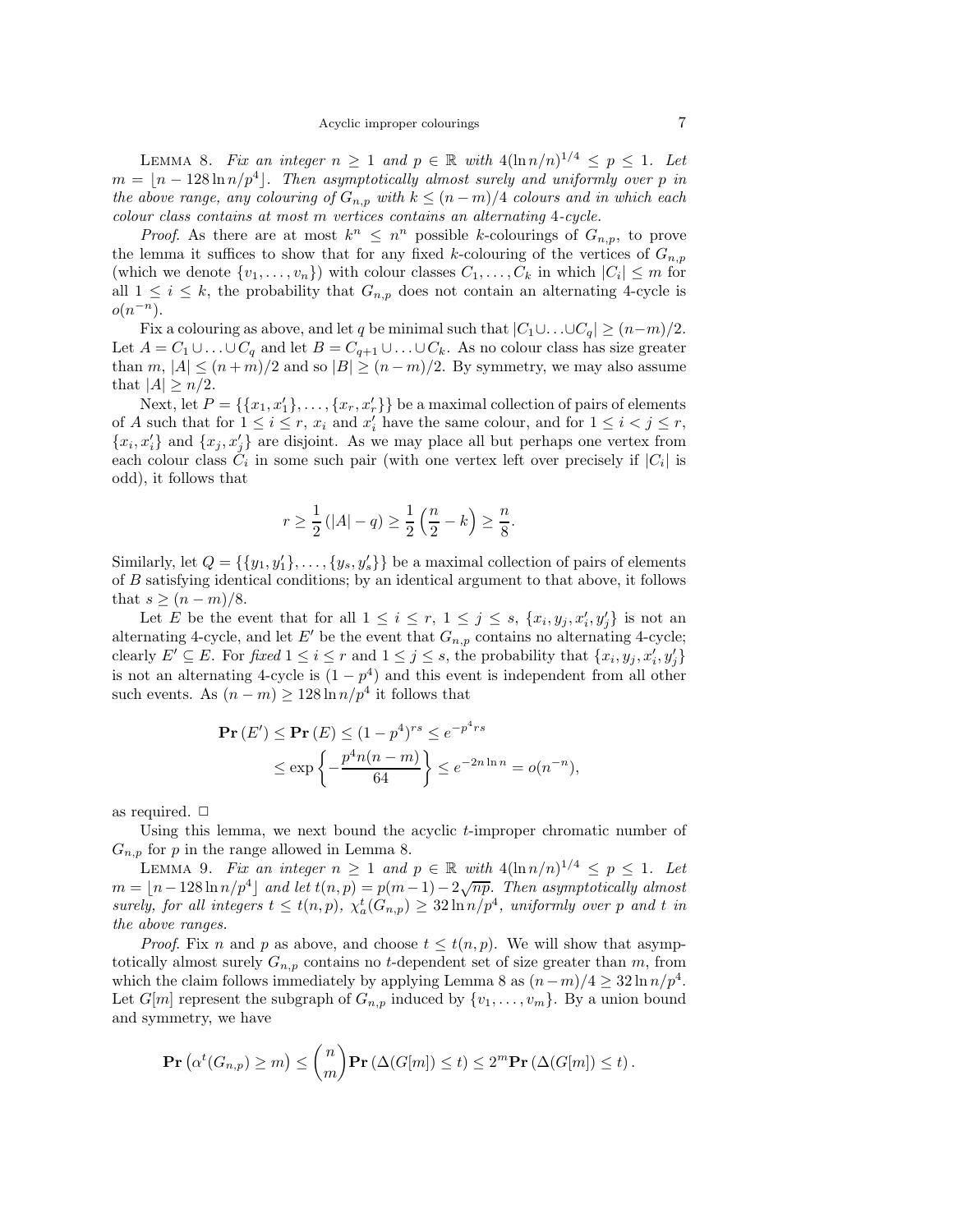Since, if  $\Delta(G[m]) \leq t$  then  $G[m]$  has at most  $tm/2$  edges, it follows that

$$
\mathbf{Pr}\left(\alpha^t(G_{n,p}) \ge m\right) \le 2^n \mathbf{Pr}\left(E(G[m]) \le \frac{tm}{2}\right)
$$
  

$$
\le 2^n \mathbf{Pr}\left(E(G[m]) - p\binom{m}{2} \le \frac{tm}{2} - p\binom{m}{2}\right)
$$

Finally, by a Chernoff bound and by the definition of  $t(n, p)$ , we conclude that

$$
\mathbf{Pr}\left(\alpha^t(G_{n,p}) \ge m\right) \le 2^n \exp\left\{-\left(\frac{tm}{2} - p\binom{m}{2}\right)^2 \cdot \left(2p\binom{m}{2}\right)^{-1}\right\}
$$

$$
\le 2^n \exp\left\{-\frac{(t - p(m-1))^2}{4p}\right\} \le (2/e)^n = o(1),
$$

as claimed.  $\Box$ 

Using Lemma 9, it is a straightforward calculation to bound  $\chi_a^t(d)$  for d sufficiently large and  $t$  sufficiently far from  $d$ .

PROPOSITION 10. For all sufficiently large integers d and all non-negative integers  $t \leq d - 10\sqrt{d \ln d},$ 

$$
\chi_a^t(d) \ge \frac{(d-t)^{4/3}}{2^{14}(\ln d)^{1/3}}.
$$

Proof. Choose n so that

$$
2^{13}n^3\ln n \le d^3(d-t) \le 2^{14}n^3\ln n;\tag{3.1}
$$

such a choice of n clearly exists as long as d is large enough. Let  $p = (d - 4\sqrt{d \ln d})/n$ ; we first check that  $p$  and  $t$  satisfy the requirements of Lemma 9. Presuming  $d$  is large enough that  $np \ge d/2$ , by the lower bound in (3.1) and the fact that  $d(d-t) \le d^2$  we have

$$
p \ge \frac{d}{2n} \ge \frac{(d^3(d-t))^{1/4}}{2n} \ge \frac{8n^{3/4}(\ln n)^{1/4}}{2n} = 4\left(\frac{\ln n}{n}\right)^{1/4}.
$$
 (3.2)

Furthermore, letting  $m = \lfloor n - 128 \ln n/p^4 \rfloor$ , we have

$$
p(m-1) - 2\sqrt{np} \ge np - \frac{128 \ln n}{p^3} - 2\sqrt{np} - 2 = d - 4\sqrt{d \ln d} - 2\sqrt{np} - 2 - \frac{128 \ln n}{p^3}
$$

$$
\ge d - 8\sqrt{d \ln d} - \frac{128 \ln n}{p^3}.
$$
(3.3)

Since  $p > d/2n$  and by the lower bound in (3.1),

$$
\frac{128\ln n}{p^3} < \frac{2^{10}n^3\ln n}{d^3} \le \frac{d-t}{8},
$$

which combined with (3.3) yields

$$
p(m-1) - 2\sqrt{np} > d - 8\sqrt{d\ln d} - \frac{(d-t)}{8}
$$

$$
= t + \frac{7(d-t)}{8} - 8\sqrt{d\ln d} > t,
$$
(3.4)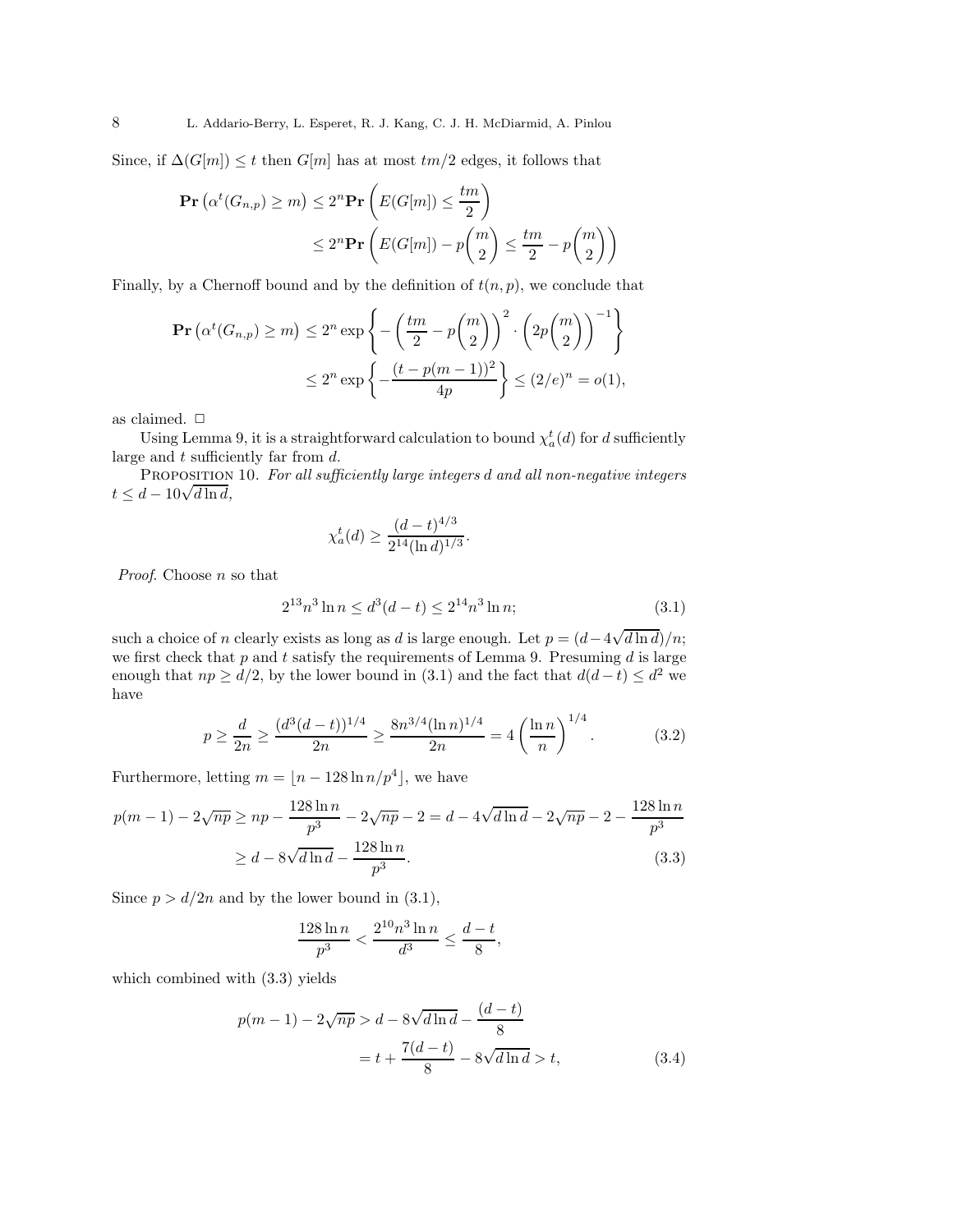the last inequality holding since  $t \leq d - 10\sqrt{d \ln d}$ . As (3.2) and (3.4) hold we may apply Lemma 9 to bound  $\chi_a^t(G_{n,p})$  with this choice of t and p; as  $n > d$ , it follows that as long as  $d$  is sufficiently large,

$$
\Pr\left(\chi_a^t(G_{n,p}) \ge \frac{32\ln n}{p^4}\right) \ge \frac{3}{4},\tag{3.5}
$$

say. Furthermore, by a union bound and a Chernoff bound,

$$
\mathbf{Pr}\left(\Delta(G_{n,p}) > d\right) \le n \mathbf{Pr}\left(\text{BIN}\left(n, \frac{d - 4\sqrt{d\ln d}}{n}\right) > d\right)
$$
  

$$
\le n e^{-16\ln d/3} \le \frac{1}{n},\tag{3.6}
$$

the last inequality holding as  $\ln d \geq \ln \frac{n}{2}$  (which is an easy consequence of (3.1)). Combining (3.5) and (3.6), we obtain that

$$
\mathbf{Pr}\left(\chi_a^t(G_{n,p}) \ge \frac{32\ln n}{p^4}, \Delta(G_{n,p}) \le d\right) \ge \frac{3}{4} - \frac{1}{n} \ge \frac{1}{2}
$$

as long as  $n \geq 4$ , so there is some graph G with maximum degree at most d and with  $\chi_a^t(G) \geq 32 \ln n/p^4$ . Since  $\chi_a^t$  is monotonically increasing in d, it follows that

$$
\chi_a^t(d) \ge \frac{32\ln n}{p^4} > \frac{32n^4\ln n}{d^4}.\tag{3.7}
$$

An easy calculation using the upper bound in (3.1) and the fact that  $\ln n < 2 \ln d$ gives the bound

$$
d^4 < \frac{2^{19}n^4 (\ln d)^{4/3}}{(d-t)^{4/3}},
$$

so  $32n^4 \ln n/d^4 > (d-t)^{4/3}/2^{14} (\ln d)^{1/3}$ . By (3.7), it follows that

$$
\chi_a^t(d) \ge \frac{(d-t)^{4/3}}{2^{14}(\ln d)^{1/3}},
$$

as claimed.  $\Box$ 

4. A probabilistic upper bound for  $\chi_a^t(d)$ . In this section, we study the situation when t is even closer to d, when  $d - t = o(d^{1/2})$  in particular. Theorem 3 is a corollary of our main result here.

We analyse a different parameter from, but one that is closely related to, the acyclic t-improper chromatic number. A *star colouring* of  $G$  is a colouring such that no path of length three (i.e. with four vertices) is alternating; in other words, each bipartite subgraph consisting of the edges between two colour classes is a disjoint union of stars. The *star chromatic number*  $\chi_s(G)$  is the least number of colours needed in a proper star colouring of G. We analogously define the parameters  $\chi_s^t(G)$  and  $\chi_s^t(d)$ in the natural way. The star chromatic number was one of the main motivations for the original study of acyclic colouring [9]. Clearly, any star colouring is acyclic; thus,  $\chi_a^t(d) \leq \chi_s^t(d)$ . Fertin, Raspaud and Reed [7] showed that  $\chi_s(d) = O(d^{3/2})$  and that  $\chi_s(d) = \Omega\left(d^{3/2}/(\ln d)^{1/2}\right)$ . We note that a natural adaptation to star colouring of the argument given in the last section gives the following: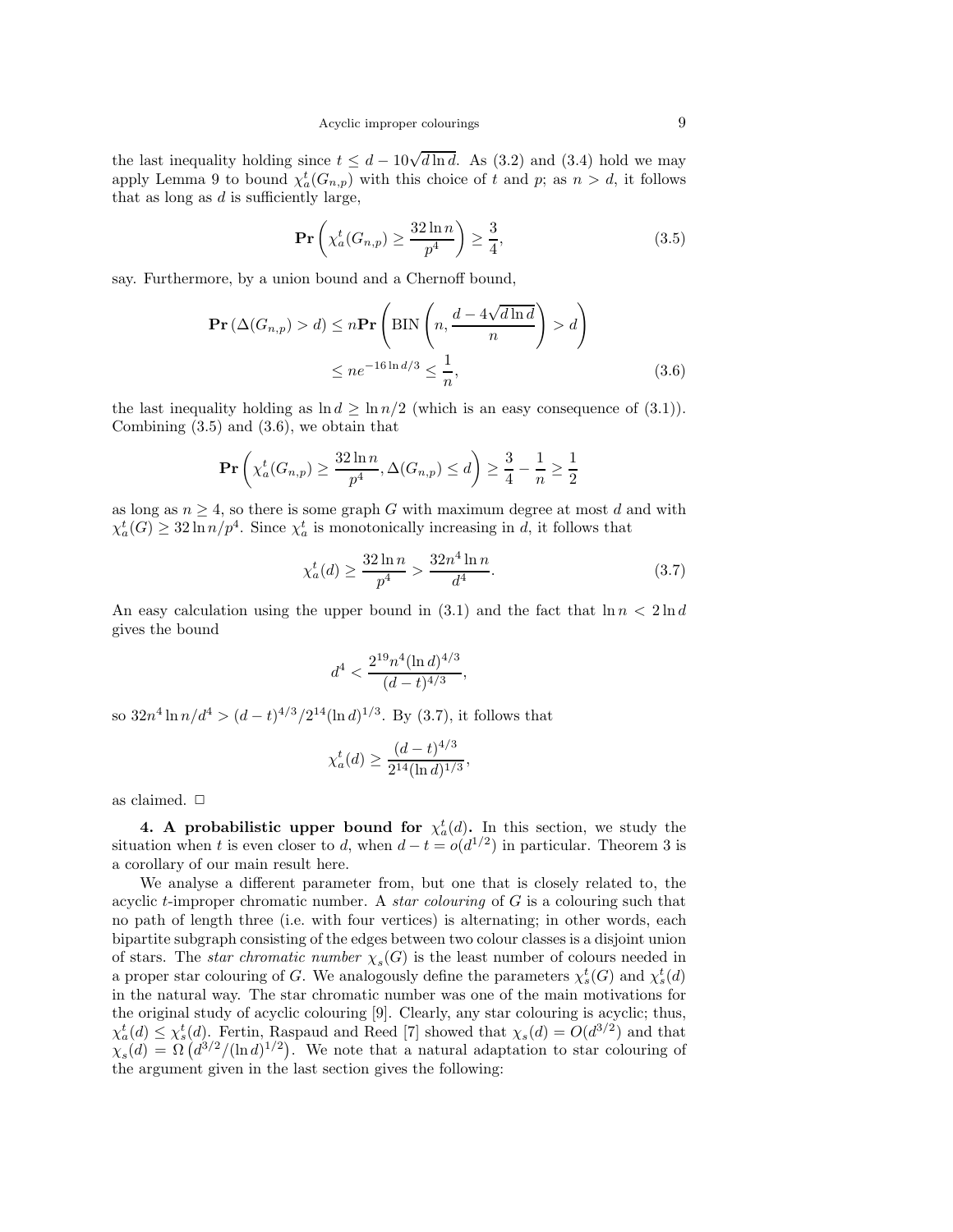THEOREM 11. There exists a fixed constant  $C > 0$  such that, if  $t \leq d - C\sqrt{d \ln d}$ , then  $\chi_s^t(d) = \Omega((d-t)^{3/2}/(\ln d)^{1/2}).$ 

Given a graph  $G$  of maximum degree  $d$ , the idea behind our method for improved upper bounds is to find a dominating set  $D$  and a function  $g = g(d) = o(d^{3/2})$  such that  $|(N(v) \cup N^2(v)) \cap \mathcal{D}| \leq g$  for all  $v \in V(G)$ . Given such a set  $\mathcal{D}$  in G, we assign colours to the vertices in  $\mathcal D$  by greedily colouring  $\mathcal D$  in the square of  $G$  (i.e. vertices in  $\mathcal D$  at distance at most two in G receive different colours) with at most  $g+1$  colours; then we give the vertices of  $G \setminus \mathcal{D}$  the colour  $g + 2$ . It can be verified that this colouring prevents any alternating paths of length three (and so prevents alternating cycles) and ensures that every vertex has at least one neighbour of a different colour. Furthermore, we can generalise this idea by prescribing that our set  $\mathcal D$  is k-dominating — each vertex outside of  $D$  has at least k neighbours in  $D$  — to give a bound on  $\chi_s^{d-k}(d)$ .

THEOREM 12.  $\chi_s^t(d) = O(d \ln d + (d - t)d)$ .

This result provides an asymptotically better upper bound than  $\chi_s^t(d) = O(d^{3/2})$ when  $d - t = o(d^{1/2})$ . It also provides a better bound than  $\chi_a^t(d) = O(d^{4/3})$  when  $d - t = o(d^{1/3})$ . Theorem 12 is an easy consequence of the following lemma:

LEMMA 13. Given a d-regular graph G and an integer  $k \geq 1$ , let  $\psi(G, k)$  be the least integer  $k' \geq k$  such that there exists a k-dominating set  $D$  for which, for all  $v \in V(G)$ ,  $|N(v) \cap \mathcal{D}| \leq k'$ . Let  $\psi(d, k)$  be the maximum over all d-regular graphs G of  $\psi(G, k)$ . Then, for all d sufficiently large,  $\psi(d, k) \leq \max\{3k, 31 \ln d\}$ .

We postpone the proof of this lemma, first using it to prove Theorem 12:

*Proof of Theorem 12.* We first remark that the function  $\chi_s^t$  is monotonic with respect to graph inclusion in the following sense: if G and G' are graphs with  $V(G)$  =  $V(G')$ ,  $\Delta(G) = \Delta(G')$  and  $E(G) \subset E(G')$ , then  $\chi_s^t(G) \leq \chi_s^t(G')$ . As any graph G of maximum degree d is contained in a d-regular graph, to prove that  $\chi_s^t(d)$  =  $O(d \ln d + (d - t)d)$  it therefore suffices to show that  $\chi_s^t(G) = O(d \ln d + (d - t)d)$ for d-regular graphs  $G$ . We hereafter assume G is d-regular and d is large enough to apply Lemma 13. Let  $k = d - t$ . We will show that  $\chi_s^t(G) \leq d\psi(d, k) + 2$ , which proves the theorem.

By Lemma 13, there is a k-dominating set  $\mathcal D$  such that  $|N(v) \cap \mathcal D| \leq \psi(d, k)$  for all  $v \in V(G)$ . Fix such a dominating set  $\mathcal D$  and form the auxiliary graph H as follows: let H have vertex set  $D$  and let uv be an edge of H precisely if u and v have graph distance at most two in G. As  $|N(v) \cap \mathcal{D}| \leq \psi(d, k)$  for all  $v \in V(G)$ , H has maximum degree at most  $d\psi(d, k)$ .

To colour G, we first greedily colour H using at most  $d\psi(d, k) + 1$  colours, and assign each vertex  $v$  of  $\mathcal D$  the colour it received in  $H$ . We next choose a new colour not used on the vertices of  $\mathcal{D}$ , and assign this colour to all vertices of  $V(G)\setminus\mathcal{D}$ . We remind the reader that  $\text{im}(v)$  denotes the number of neighbours of v of the same colour as v. If  $v \in \mathcal{D}$  then  $\text{im}(v) = 0$ , and if  $v \in V \setminus \mathcal{D}$  then  $\text{im}(v) \leq d - |N(v) \cap \mathcal{D}| \leq d - k = t$ , so the resulting colouring is t-improper.

Furthermore, given any path  $P = v_1v_2v_3v_4$  of length three in G, either two consecutive vertices  $v_i, v_{i+1}$  of P are not in D (in which case  $c(v_i) = c(v_{i+1})$  and P is not alternating), or two vertices  $v_i, v_{i+2}$  are in  $\mathcal{D}$  (in which case  $c(v_i) \neq c(v_{i+2})$  and P is not alternating). Thus, the above colouring is a star colouring  $G$  of impropriety at most t and using at most  $d(3k + 31 \ln d) + 2$  colours; as G was an arbitrary d-regular graph, it follows that  $\chi_s^t(d) \leq d\psi(d, k) + 2$ , as claimed.  $\Box$ 

We next prove Lemma 13 with the aid of the following symmetric version of the Lovász Local Lemma: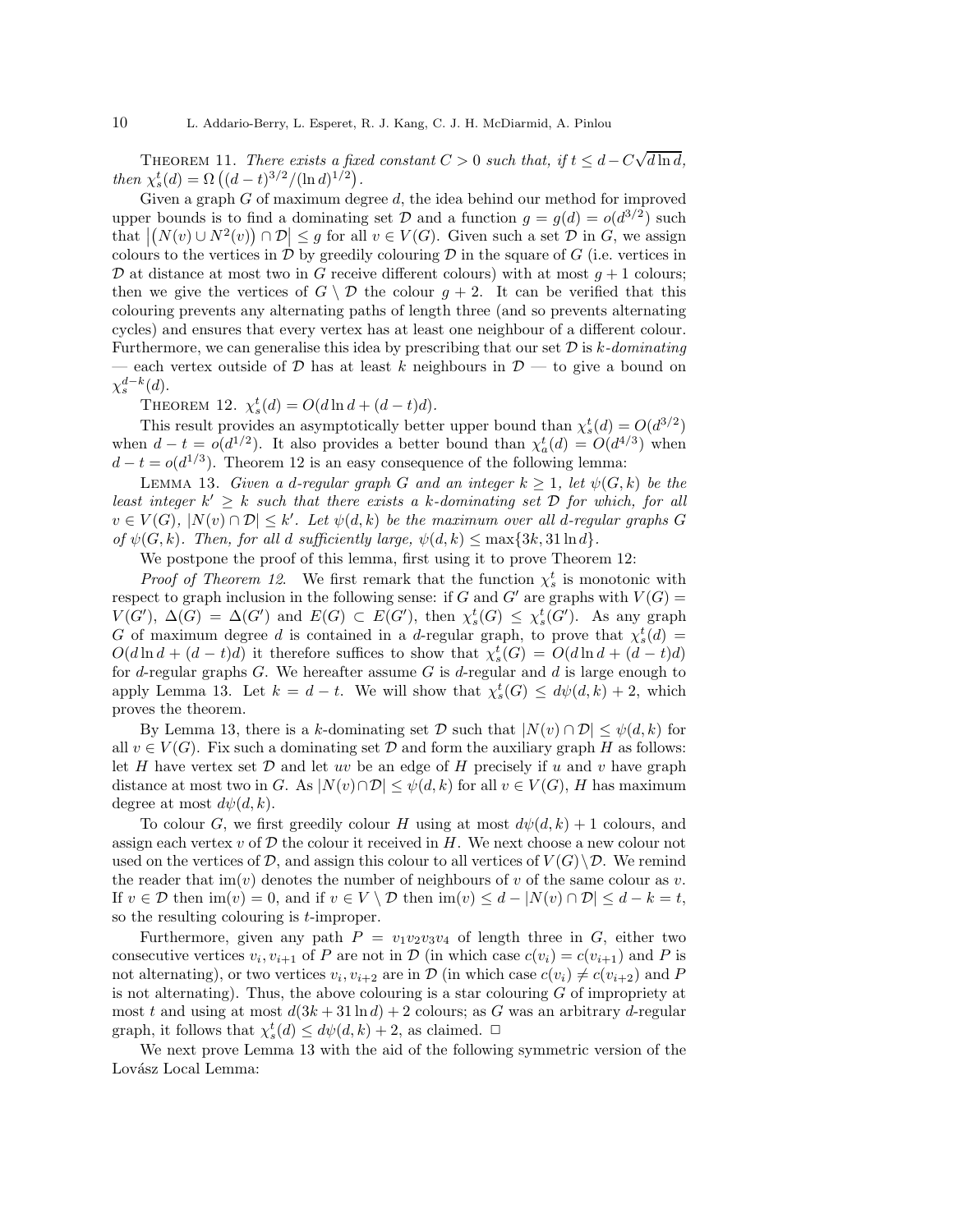LEMMA 14 ([5], cf. [11], page 40). Let A be a set of bad events such that for each  $A \in \mathcal{A}$ 

1.  $Pr(A) \leq p < 1$ , and

2. A is mutually independent of a set of all but at most  $\delta$  of the other events. If  $4p\delta \leq 1$ , then with positive probability, none of the events in A occur.

*Proof of Lemma 13.* We may clearly assume that k is at least  $(31/3) \ln d$ , since, if the claim of the lemma holds for such k, then it also holds for smaller k. Let  $p = 2k/d$ and let  $D$  be a random set obtained by independently choosing each vertex  $v$  with probability p. We claim that, with positive probability,  $D$  is a k-dominating set such that  $|N(v) \cap \mathcal{D}| \leq 3k$  for all  $v \in V(G)$ ; we will prove our claim using the local lemma.

For  $v \in V(G)$ , let  $A_v$  be the event that either  $|N(v) \cap \mathcal{D}| < k$  or  $|N(v) \cap \mathcal{D}| > 3k$ . By the mutual independence principle, cf.  $[11]$ , page 41,  $A_v$  is mutually independent of all but at most  $d^2$  events  $A_w$  (with  $w \neq v$ ). Furthermore, since  $|N(v) \cap \mathcal{D}|$  has a binomial distribution with parameters  $d$  and  $p$ , we have by a Chernoff bound that

$$
\mathbf{Pr}\left(A_v\right) = \mathbf{Pr}\left(\left|\left|N(v)\cap\mathcal{D}\right| - \mathbf{E}(\left|N(v)\cap\mathcal{D}\right|\right)\right| > k\right) \le 2e^{-k/5} = o(d^{-2})
$$

so  $4\mathbf{Pr}(A_v) d^2 < 1$  for d large enough. By applying Lemma 14 with  $\mathcal{A} = \{A_v \mid v \in V\},$ it follows that with positive probability none of the events  $A_v$  occur, i.e.  $D$  has the desired properties.  $\Box$ 

**5.** A deterministic lower bound for  $\chi_a^{d-1}(d)$ . In this section, we concentrate on the case  $t = d - 1$  and exhibit an example  $G_n$  which gives the asymptotic lower bound of Theorem 4. Given a positive integer n, we construct the graph  $G_n$  as follows:  $G_n$  has vertex set  $\{v_{ij} : i, j \in \{1, ..., n\}\} \cup \{w_{ij} : i, j \in \{1, ..., n\}\}\.$  For  $i, j \in \{1, ..., n\}$ we let  $V_{ij} = \{v_{ij}, w_{ij}\}.$  We can think of the set of vertices as an *n*-by-*n* matrix, each entry of which has been "doubled". Within each column  $\mathcal{C}_i = \bigcup_{j=1}^n \mathcal{V}_{ij}$  and within each row  $\mathcal{R}_j = \bigcup_{i=1}^n \mathcal{V}_{ij}$  we add all possible edges. The graph  $G_n$  has  $2n^2$  vertices and is regular with degree  $d = 4n - 3$ . We will prove the following proposition, which directly implies Theorem 4:

PROPOSITION 15.  $\chi_a^{d-1}(G_n) \ge \frac{n}{n^{1/3}+1} + 1$ .

*Proof.* Let  $f: G_n \to \{1, ..., k\}$  be an acyclic  $(d-1)$ -improper colouring of  $G_n$ ; we will show that necessarily  $k \geq \frac{n}{n^{1/3}+1}$ . Since  $n \geq 1$  it follows that  $n/2 \geq \frac{n}{n^{1/3}+1}$ and thus we may assume that  $k < n/2$ . Clearly, some colour – say  $a_1$  – appears on two vertices  $x, x'$  of  $C_1$ . We call the colour  $a_1$  "black" and refer to vertices receiving colour  $a_1$  as black vertices. If  $y, y' \in C_1$  both receive colour  $i \neq a_1$ , then  $xyx'y'$  forms an alternating cycle, so  $a_1$  is the only colour appearing twice in  $C_1$ . It follows that at most  $k - 1$  vertices in  $C_1$  are not black.

Applying the same logic to any column  $\mathcal{C}_i$ , we see that all but  $k-1$  vertices in  $\mathcal{C}_i$  must receive the same colour, say  $a_i$ . Since  $k < n/2$ , it is easily seen, then, that there must be a row  $\mathcal{R}_k$  such that  $v_{k1}$  and  $w_{k1}$  are both black, and  $v_{ki}$  and  $w_{ki}$  are both coloured  $a_i$ . This implies that  $a_i = a_1$ , since otherwise  $v_{k1}v_{ki}w_{k1}w_{kj}$  would be an alternating cycle. It follows that in all columns, at most  $k - 1$  vertices receive a colour other than  $a_1$ . Symmetrically, there is a colour b such that in all rows, at most  $k-1$  vertices receive a colour other than b; clearly, it must the case that  $b = a_1$ .

If there are  $i, j \in \{1, ..., n\}$  such that both  $\mathcal{R}_i$  and  $\mathcal{C}_j$  are entirely coloured black, then all the neighbours of  $v_{ij}$ ,  $w_{ij}$  are coloured with  $a_1$  and the colouring is not  $(d-1)$ improper; therefore, it must be the case that either all rows, or all columns, contain a non-black vertex. Without loss of generality, we may assume that all rows contain a non-black vertex.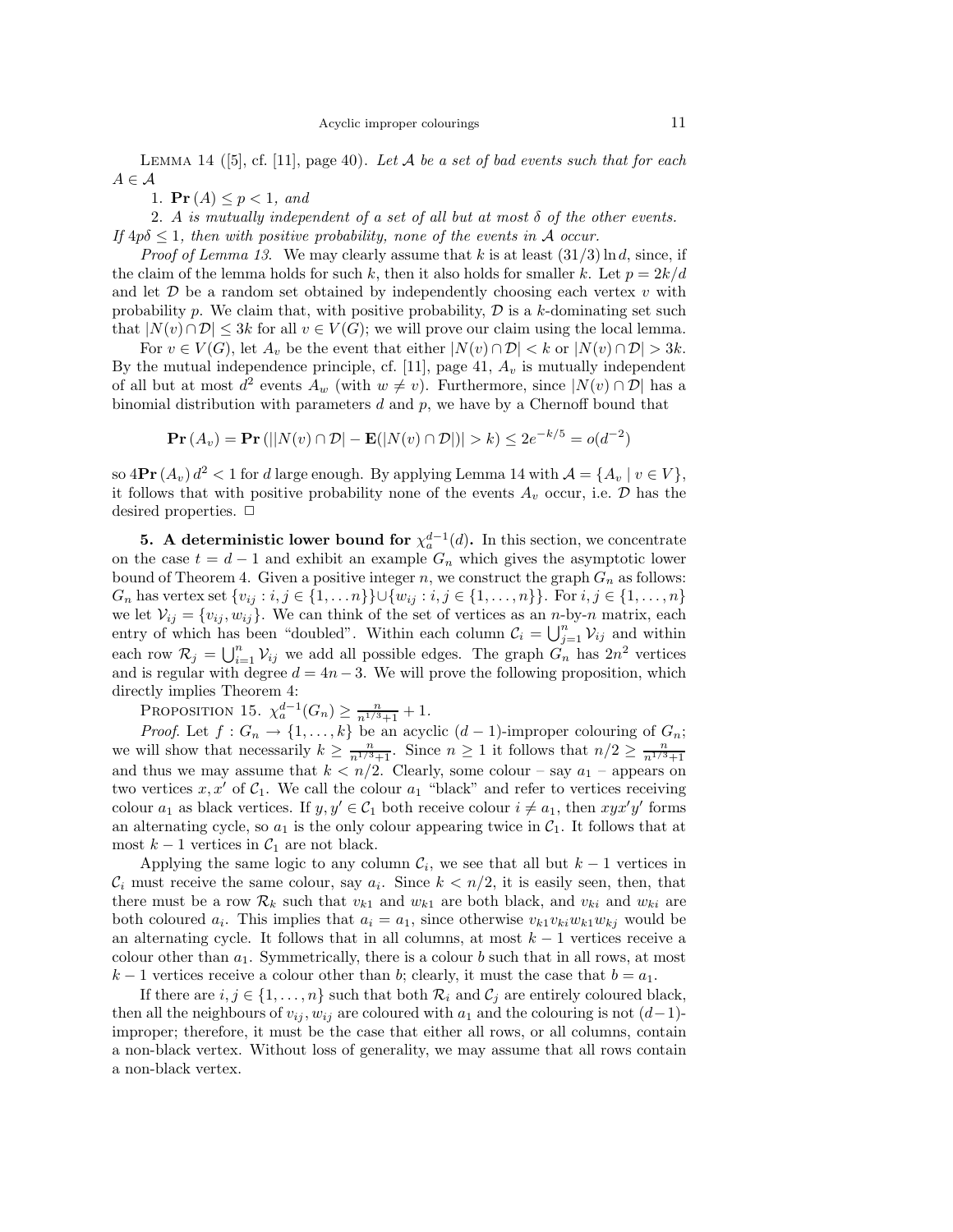Let  $x_1, \ldots, x_r$  be non-black vertices receiving the same colour, say a, and let  $x_i \in \mathcal{V}_{\ell_i,m_i}$ , for  $1 \leq i \leq r$ . As previously noted, no two of  $x_1, \ldots, x_r$  may lie in the same row or column; i.e., for  $i \neq j$ ,  $\ell_i \neq \ell_j$  and  $m_i \neq m_j$ .

CLAIM 1. At least  $3\binom{r}{2}$  vertices of  $\bigcup_{1 \leq i < j \leq r} \mathcal{V}_{\ell_i,m_j}$  receive a non-black colour other than a.

*Proof.* No vertices in  $\bigcup_{1 \leq i < j \leq r} \mathcal{V}_{\ell_i,m_j}$  receive colour a as each such vertex is in the same row as one of  $x_1, \ldots, x_r$ . On the other hand, for each pair  $i, j$  with  $1 \leq i < j \leq r$ , at least three of the vertices in  $\mathcal{V}_{\ell_i,m_i} \cup \mathcal{V}_{\ell_i,m_i}$  must receive a colour other than  $a_1$ . For if  $y, y' \in \mathcal{V}_{\ell_i,m_j} \cup \mathcal{V}_{\ell_j,m_i}$  both receive colour  $a_1$ , then  $x_i y x_j y'$  forms an alternating cycle. The result follows as there are  $\binom{r}{2}$  pairs  $i, j$  with  $1 \leq i < j \leq r$ .

CLAIM 2. At least r distinct non-black colours appear on  $\bigcup_{1 \leq i < j \leq r} \mathcal{V}_{\ell_i,m_j}$ .

*Proof.* By an argument just as above, each of  $\mathcal{V}_{\ell_1,m_2}, \ldots, \mathcal{V}_{\ell_1,m_r}$  must contain a vertex receiving a colour other than  $a_1$  or  $a$ . These colours must all be distinct as  $\mathcal{V}_{\ell_1,m_2}, \ldots, \mathcal{V}_{\ell_1,m_r}$  are all contained within  $\mathcal{R}_{\ell_1}$ .  $\Box$ 

Let  $\{a_2, a_3, \ldots, a_k\}$  be the set of non-black colours. Let  $x_1^2, \ldots, x_{r_2}^2$  be the vertices receiving colour  $a_2$ , and for  $i = 3, \ldots, k$  let  $x_1^i, \ldots, x_{r_i}^i$  be the vertices receiving colour  $a_i$  which are in a different row from all vertices in  $\bigcup_{j. As every row$ contains a non-black vertex,  $\sum_{i=2}^{k} r_i = n$ ; it is possible that  $r_i = 0$  for certain i, if there is a vertex coloured with one of  $a_2, \ldots, a_i$  in every row.

For  $i \in \{2, ..., k\}$  and  $s \in \{1, ..., r_i\}$ , say vertex  $x_s^i \in \mathcal{V}_{\ell_s^i, m_s^i}$ , and let

$$
A_i = \bigcup_{1 \le s < t \le r_i} \mathcal{V}_{\ell_s^i, m_t^i} \cup \mathcal{V}_{\ell_t^i, m_s^i}
$$

By Claim 1, at least  $3\binom{r_i}{2}$  vertices of  $A_i$  are non-black. Furthermore, if  $i \neq i'$  then for any  $s \in \{1, \ldots, r_i\}, s' \in \{1, \ldots, r_{i'}\}, x_s^i$  and  $x_{s'}^{i'}$  $s'$  are in different rows – so  $A_i$  and  $A_{i'}$ are disjoint. It follows that in  $\bigcup_{i=2}^{k} A_i \cup \{x_1^i, \ldots, x_{r_i}^i\}$ , at least

$$
\sum_{i=2}^{k} \left( 3 \binom{r_i}{2} + r_i \right) \ge \sum_{i=2}^{k} r_i^2 \tag{5.1}
$$

.

vertices are non-black. As  $\sum_{i=2}^{k} r_i = n$ , it is easily seen that

$$
\sum_{i=2}^{k} r_i^2 \ge (k-1) \left( \left\lfloor \frac{n}{k-1} \right\rfloor \right)^2.
$$

As there are only  $k - 1$  non-black colours, it follows that some non-black colour – say  $a_2$  – appears at least  $(\lfloor n/(k-1)\rfloor)^2$  times. If  $(\lfloor n/(k-1)\rfloor)^2 \geq n^{2/3}$ , then by Claim 2, at least  $n^{2/3} + 1 > \frac{n}{n^{1/3}+1} + 1$  colours appear on  $G_n$ , so we may assume that  $n^{2/3}$  > ([n/(k − 1)])<sup>2</sup> ≥ (n/(k − 1) − 1)<sup>2</sup>. But then  $k > \frac{n}{n^{1/3}+1} + 1$ , as claimed.  $\Box$ 

Since  $d = 4n - 3$ , the above proposition yields  $\chi_a^{d-1}(G_n) \ge (1 + o(1))2^{-4/3}d^{2/3}$ . It is worth noting that the correct asymptotic order of  $\chi_a^{d-1}(G_n)$  is unknown; it is even conceivable that  $\chi_a^{d-1}(G_n) = \Theta(d)$ . For improper star colouring, a construction and accompanying argument that are similar to the above gives  $\chi_s^{d-1}(d) \geq (1 +$  $o(1))2^{-1/6}d^{2/3}.$ 

**6. Conclusion.** In this paper, we studied the problem of acyclically  $t$ -improperly colouring graphs with maximum degree at most d. We first considered the list colouring variant of the problem for  $d = 3$  and showed that every subcubic graph is acyclically 1-improperly 3-choosable. This strengthens a result of Boiron et al. A natural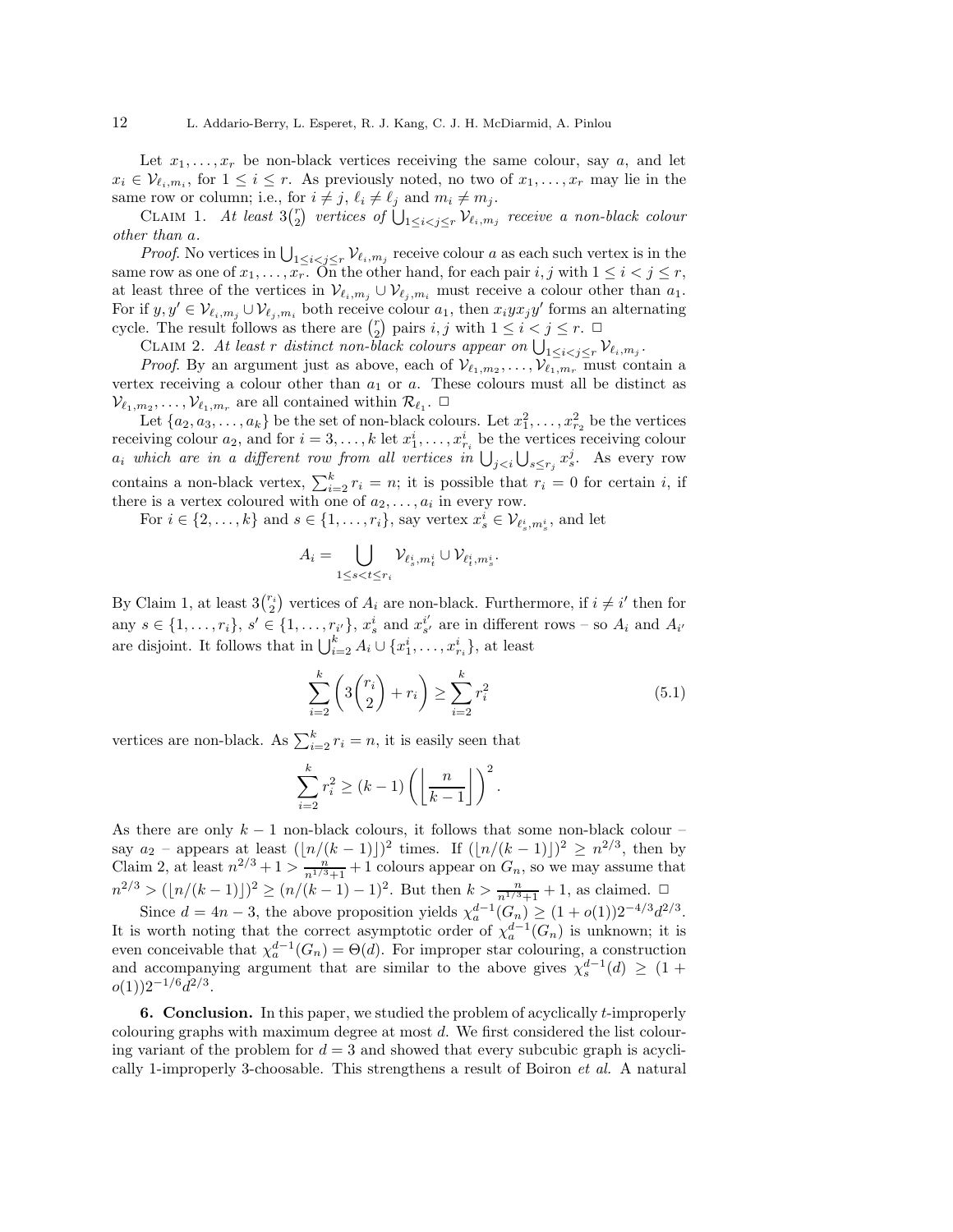question is to consider the case of  $d = 4$ ; however, it seems unlikely that the method used in this paper easily extends. In light of [12], it might be fruitful to study the relationship between acyclic t-improper colourings and maximum average degree.

We next considered the behaviour of the acyclic t-improper chromatic number in the case of large d. We showed that the same asymptotic lower bound for ordinary acyclic chromatic number by Alon  $et$  al. could also be established for the acyclic  $t$ improper chromatic number for any  $t = t(d)$  satisfying  $d - t = \Theta(d)$ . We remark that, in this case, the upper bound  $\chi_a(d) \leq cd^{4/3}$  can be easily adapted to list colouring, i.e.  $ch_a(d) \leq c'd^{4/3}$  for some absolute constant c'. This means that, for  $d-t = \Theta(d)$ , Theorem 2 is asymptotically tight up to a factor of  $(\ln d)^{1/3}$ , even for list colouring.

Lastly, we studied the case of large  $d$  and  $t$  very close to  $d$ . For this case, we showed Theorem 12 using the Lovász Local Lemma. This theorem improves upon upper bounds for  $\chi_a^t(d)$  and  $\chi_s^t(d)$  implied by the results of Alon *et al.* and Fertin *et* al., respectively, giving for instance that  $\chi_s^t(d) = O(d \ln d)$  for  $d - t = O(\ln d)$ . On the other hand, we showed that  $\chi_a^{d-1}(d) = \Omega(d^{2/3})$  by a deterministic construction.

|                              | $\chi_a^t(d)$                         |              | $\chi_s^t(d)$                         |              |
|------------------------------|---------------------------------------|--------------|---------------------------------------|--------------|
| $d-t$                        | lower                                 | upper        | lower                                 | upper        |
| $\Theta(d)$                  | $d^{4/3}$<br>Ω<br>$(\ln d)^{1/3}$     |              | $d^{3/2}$<br>Ω<br>$(\ln d)^{1/2}$     |              |
| $\omega(\sqrt{d \ln d})$     | $(d-t)^{4/3}$<br>Ω<br>$(\ln d)^{1/3}$ | $O(d^{4/3})$ | $(d-t)^{3/2}$<br>Ω<br>$(\ln d)^{1/2}$ | $O(d^{3/2})$ |
|                              |                                       |              |                                       |              |
| $O(d^{1/2})$<br>$O(d^{1/3})$ | $\Omega\left(d^{2/3}\right)$          |              | $\Omega\left(d^{2/3}\right)$          | $O((d-t)d)$  |
|                              |                                       | $(d-t)d$     |                                       |              |
| $O(\ln d)$                   |                                       | $(d \ln d)$  |                                       | $(d\ln d)$   |
|                              |                                       |              |                                       |              |
| TABLE 1                      |                                       |              |                                       |              |

Asymptotic bounds for  $\chi_a^t(d)$  and  $\chi_s^t(d)$ .

There is much remaining work in the case  $d - t = o(d)$ . Table 1 is a rough summary of the current bounds on  $\chi_a^t(d)$  and  $\chi_s^t(d)$  when d is large. Of particular interest, it is unknown if  $\chi_a^{d-1}(d)$  is  $\Theta(d^{2/3})$ ,  $\Theta(d \ln d)$  or somewhere strictly between these extremes.

CONJECTURE 16.  $\chi_a^{d-1}(d) = \Theta(d)$  and  $\chi_s^{d-1}(d) = \Theta(d)$ .

Another line of enquiry would be to consider the list colouring analogue of this problem. For instance, the first question one might consider is whether  $ch_a^d(d)$  is closer to  $\Theta(d)$  or  $\Theta(d^{4/3})$ . To our knowledge, there has been no progress on this question to date.

## REFERENCES

- [1] M. O. Albertson and D. M. Berman, The acyclic chromatic number, in Proceedings of the Seventh Southeastern Conference on Combinatorics, Graph Theory, and Computing (Louisiana State Univ., Baton Rouge, La., 1976), Winnipeg, Man., 1976, Utilitas Math., pp. 51–69. Congressus Numerantium, No. XVII.
- [2] N. ALON, C. J. H. McDIARMID, AND B. REED, Acyclic coloring of graphs, Random Structures and Algorithms, 2 (1991), pp. 277–288.
- [3] P. BOIRON, É. SOPENA, AND L. VIGNAL, Acyclic improper colorings of graphs with bounded degree, in Dimacs/Dimatia conference "Contemporary Trends in Discrete Mathematics", vol. 49 of Dimacs Series, Discrete Mathematics and Theoretical Computer Science, 1997, pp. 1–10.